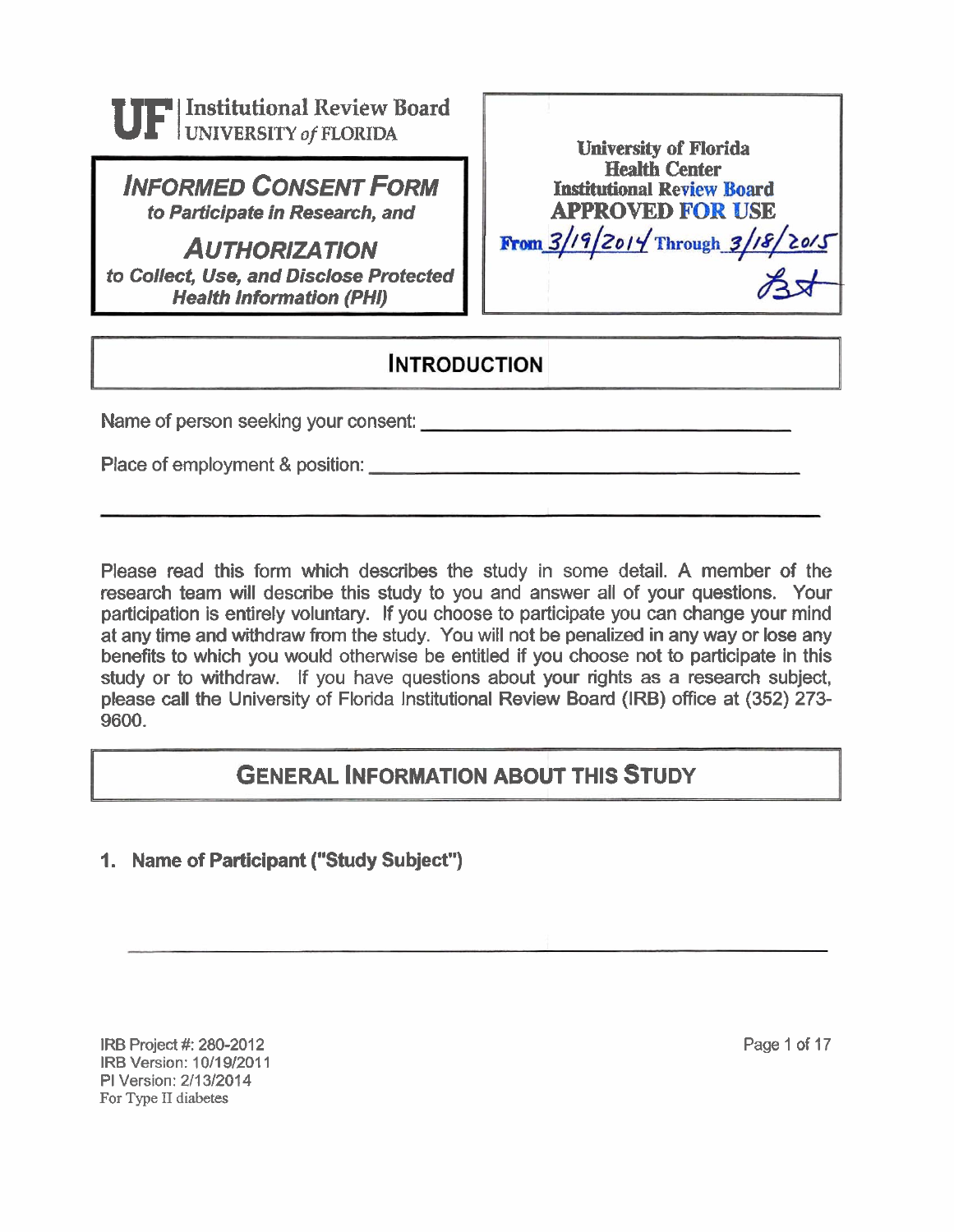

#### 2. What is the Title of this research study?

Mechanisms of Vascular Dysfunction and Effect of Aerobic Exercise Training in Adults with Type 2 Diabetes

#### 3. Who do you call if you have questions about this research study?

The principal investigator, Dr. Demetra Christou, may be reached by phone (352)294- 1715 (office) or (720)273-1553 (cell phone) or by email ddchristou@ufl.edu.

#### 4. Who is paying for this research study?

The sponsor of this study is the University of Florida.

#### 5. Why is this research study being done?

Individuals with type 2 diabetes are more likely to have poor blood vessel health which is a risk factor for developing heart disease. Exercise training may improve blood vessel health, and lower the risk for heart disease.

The purpose of this study is 1) to compare blood vessel function between adults with and without type 2 diabetes; and 2) to examine the effect of 2 different types of exercise training on blood vessel health in adults with type 2 diabetes. **h study being done?**<br>
be 2 diabetes are more like<br>
or for developing heart dise<br>
h, and lower the risk for he<br>
s study is 1) to compare ble<br>
pe 2 diabetes; and 2) to en<br>
n blood vessel health in ad<br>
ed to be in this resea diabetes are more likely to ha<br>
or developing heart disease. E<br>
nd lower the risk for heart dise<br>
ddy is 1) to compare blood ves<br>
ddy is 1) to compare blood ves<br>
diabetes; and 2) to examine<br>
bod vessel health in adults wit disease. Exercise trainin<br>
r heart disease.<br>
e blood vessel function b<br>
o examine the effect of 2<br>
n adults with type 2 diabe<br>
h study because you are<br>
s.<br> **PARTICIPATE IN THI**<br>
I clinical care (even if you oor blood vessel health<br>se training may improve<br>unction between adults<br>ffect of 2 different types of<br>e 2 diabetes.<br>Prou are between 30 and<br>E IN THIS STUDY?

You are being asked to be in this research study because you are between 30 and 79 years of age, and have type 2 diabetes.

# **WHAT CAN YOU EXPECT IF YOU PARTICIPATE IN THIS STUDY?**

#### 6. What will **be** done as part of your normal clinical care (even if you did not participate in this research study)?

This study does not involve clinical care, and it should not interfere with any clinical care you are currently receiving. All medical tests will be completed for research purposes only and do not take the place of regular physician assessments.

#### 7. What will be done only because you are in this research study?

You will be asked to visit the Integrative Cardiovascular Physiology Laboratory at the University of Florida on 9 occasions.

IRB Project #: 280-2012 **IRB Version: 10/19/2011** PI Version: 2/13/2014 For **Type I1 diabetes** 

Page 2 of 17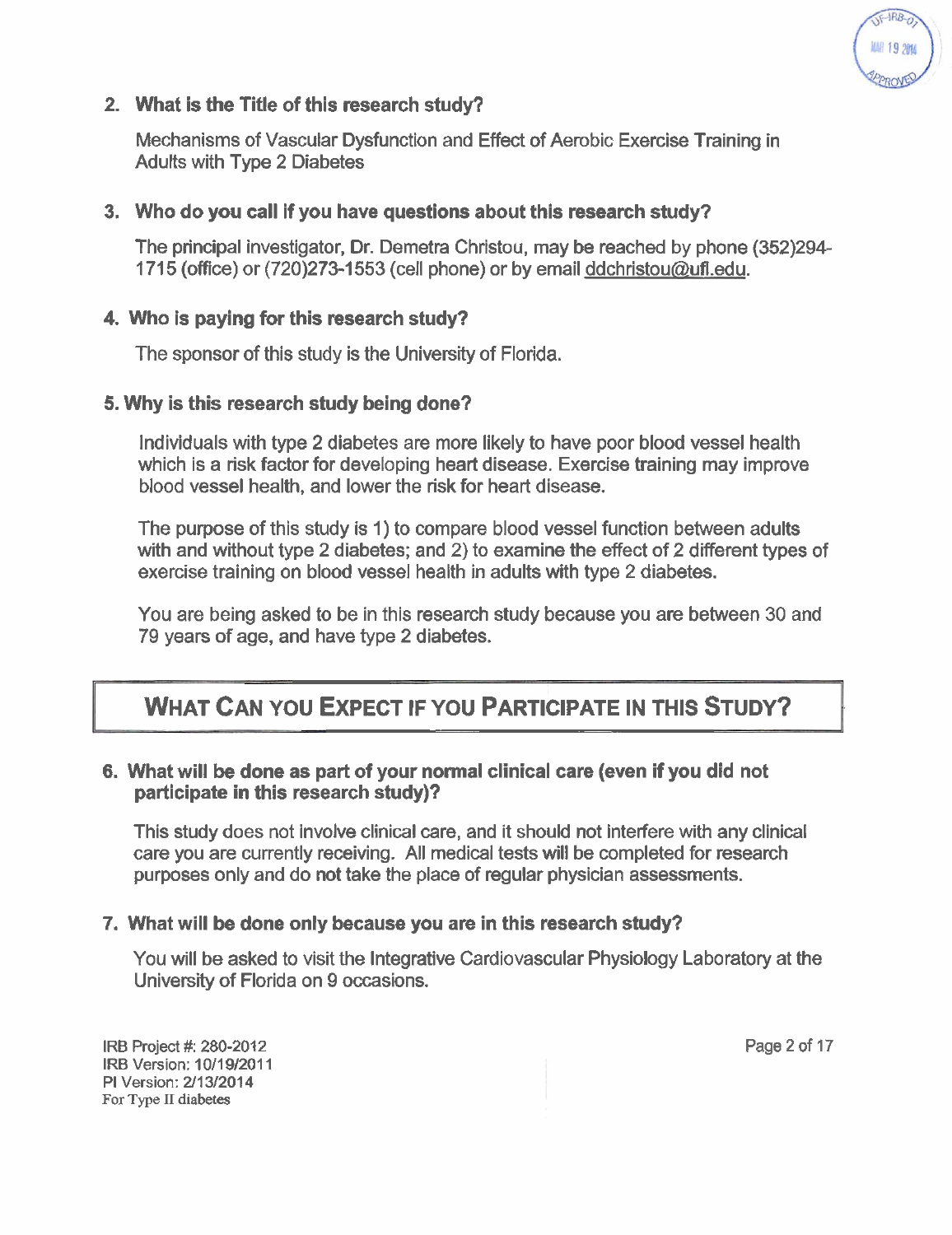

Visits 1-5 will determine if you are eligible to join the study and will also establish your pre-test measures, whereas visits 6-9 will establish your post-test measures. If you are enrolled in the study, you will be randomly assigned to one of two exercise training groups (continuous or interval training) or a non-exercise control group. Regardless of your group assignment, it is very important that you keep your dietary and physical activity habits the same throughout your study participation and to let us know if there is a change in the medications you are taking.

You will not have a choice in which group you will be assigned. Upon completion of the study, if you would like to initiate independent home-based exercise training we will provide a walking program and a step counter.

#### Exercise Intervention

If you are assigned to one of the exercise training groups, the exercise training will take place at the Integrative Cardiovascular Physiology Laboratory and will be supervised by an Exercise Physiologist.

Your blood sugar will be monitored before and after the exercise sessions. You will not be allowed to exercise if your blood sugar is greater than 250 mg/dl. If your blood sugar is low you will be given a snack and the levels might be checked again in 20 minutes.

Prior to the 8-week exercise training program, you will complete a pre-conditioning exercise period until you are able to complete 45 minutes of continuous cycling. The total number of pre-conditioning sessions, the duration per session, as well as the cycling pace will depend on your initial fitness level.

Upon completion of the pre-conditioning period, you will begin the 8-week exercise intervention of 4 supervised training sessions per week. The sessions will be about 1 hour long and will include a period of warm up, aerobic training, cool down and stretching. If you are in the continuous training group the training period will consist of cycling for 47 minutes at a moderate pace. If you are in the interval training group training will consist of cycling for 40 minutes at an alternating moderate and fast pace as follows:

# **Interval Training**

| Warm up:<br>10 min | $4 \text{ min}$ | 3 min | 4 min | 3 min | $4 \text{ min}$ | Interval: Active Recovery: Interval: Active Recovery: Interval: Active Recovery: Interval: Cool down:<br>moderate pace   fast pace   moderate pace   fast pace   moderate pace   fast pace   moderate pace   moderate pace<br>3 min | $4 \text{ min}$ | $10 \text{ min}$ |
|--------------------|-----------------|-------|-------|-------|-----------------|-------------------------------------------------------------------------------------------------------------------------------------------------------------------------------------------------------------------------------------|-----------------|------------------|
|--------------------|-----------------|-------|-------|-------|-----------------|-------------------------------------------------------------------------------------------------------------------------------------------------------------------------------------------------------------------------------------|-----------------|------------------|

#### PROCEDURES INVOLVED

The research staff will oversee all of the procedures. Every effort has been made to keep the risks and discomforts involved in this study to a minimum.

IRB **Project** #: **280-2012**  IRB **Version: 10/19/2011**  PI **Version: 2/13/2014 For Type I1 diabetes** 

**Page 3 of 17**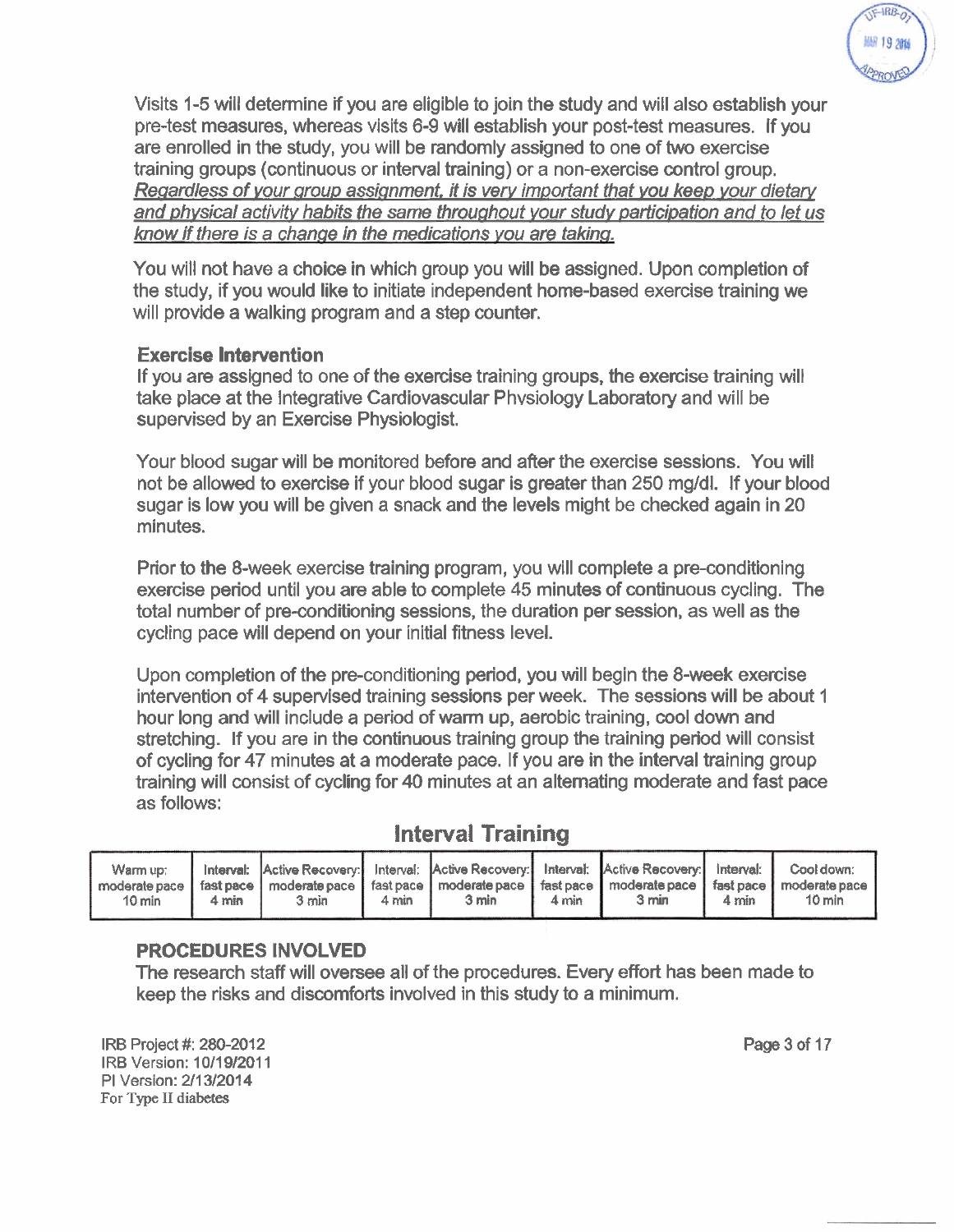

Visit 1 (1.5 **hrs)** <sup>I</sup>

• Prior 12-hour fast. No food or liquid besides water is allowed for 12 hours prior to the beginning of this visit. Your blood sugar levels will be monitored and a snack will be available if needed.

I

- Return completed self-reported medical history form.
- 24hr auestionnaire. We will ask if you are experiencing any health complaints (e.g., sore throat, head cold, etc.) and questions regarding your sleep, food, drink, tobacco, alcohol, caffeine and medication intake and physical activity in the last 24 hrs.
- Heart rhythm and blood pressure. We will place small electrodes on your chest to get your heart tracing. We will measure your blood pressure with a cuff on your upper arms and at your ankles.
- Habitual phvsical activitv. We will ask you questions regarding how hard, how often and for how long you perform a variety of physical activities. We will also ask you to wear an activity monitor around your hip for 4 days.
- Food diary. To determine the make-up of your diet and the number of calories you eat, you will be asked to keep a food diary for 4 days.

Visit 2 (0.5 hr)

- Prior 4-hour fast. No food or liquid besides water is allowed for 4 hours prior to the beginning of this visit.
- 24hr questionnaire. We will ask if you are experiencing any health complaints (e.g., sore throat, head cold, etc.) and questions regarding your sleep, food, drink, tobacco, alcohol, caffeine and medication intake and physical activity in the last 24 hrs.
- Urine pregnancy test
- Height, weight, circumferences, and body composition. We will measure your body weight using an electronic scale, your height using a ruler attached to a wall, and your waist and hip circumferences using a tape measure. We will measure your body composition, i.e., body fat and lean content, as well as your bone density, using a non-invasive dual-energy x-ray absorptiometry (DXA) scan. This test requires that you lie very still on a padded table that gives off low-level X-ray radiation. The "arm" of the machine will slowly pass over your body to make the measures. This should take less than 10 minutes.

**IRB Project** #: **280-2012 IRB Version: 1011 91201 1 PI Version: 211 312014**  For **Type I1 diabetes** 

**Page 4 of 17**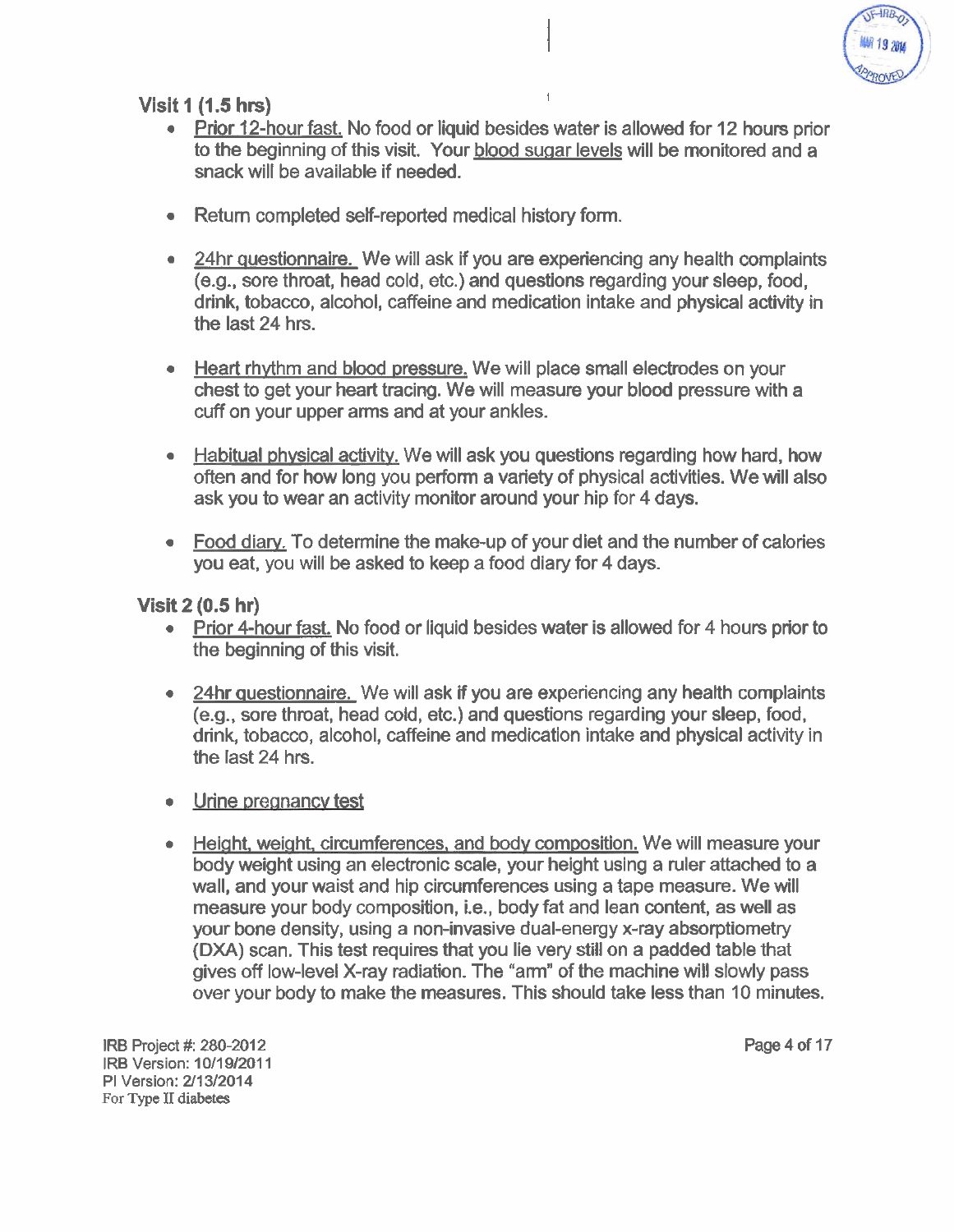

Visit 3 (1.5 **hrs)** 

- Prior 4-hour fast. No food or liquid besides water is allowed for 4 hours prior to the beginning of this visit.
- Your blood sugar levels will be checked before and after the test and a snack will be available if needed.

24hr questionnaire. We will ask if you are experiencing any health complaints (e.g., sore throat, head cold, etc.) and questions regarding your sleep, food, drink, tobacco, alcohol, caffeine and medication intake and physical activity in the last 24 hrs.

- Body weight. We will measure your body weight using an electronic scale.  $\bullet$
- Phvsical exam. A physical examination will be performed.
- Maximal araded exercise test. This test will measure how well your heart can cope with exercise and also measure your aerobic exercise capacity (how fit you are). You will be asked to walk (or jog) on a treadmill for about 6 minutes to warm up. The speed of the treadmill may be increased until your heart rate reaches a predetermined level. During the test, the highest speed of the warm up period will be maintained while the incline (hill) will increase slightly every 2 minutes. The test will last about 10-12 minutes.

While you walk, we will monitor the heart rhvthm, your blood pressure as described above and your body's oxygen use. You will be asked to breathe in and out through a mouthpiece and wear a nose clip. If you have a problem walking on the treadmill alternatively you can perform the graded exercise test on a bicycle.

If any abnormalities occur during the test, you will be referred to your primary care physician for further testing. To get a good heart tracing we may ask for your permission to shave small areas of your chest, if needed, before placing the electrodes.

#### Visit 4 (2 **hrs)**

- Prior 12-hour fast. No food or liquid besides water is allowed for 12 hours prior to the beginning of this visit. Your blood suaar levels will be monitored and a snack will be available if needed.
- 24hr auestionnaire. We will ask if you are experiencing any health complaints (e.g., sore throat, head cold, etc.) and questions regarding your sleep, food,

IRB **Project** #: **280-2012**  IRB **Version: 10/19/2011**  PI **Version: 21131201** 4 **For Type I1 diabetes** 

Page 5 **of 17**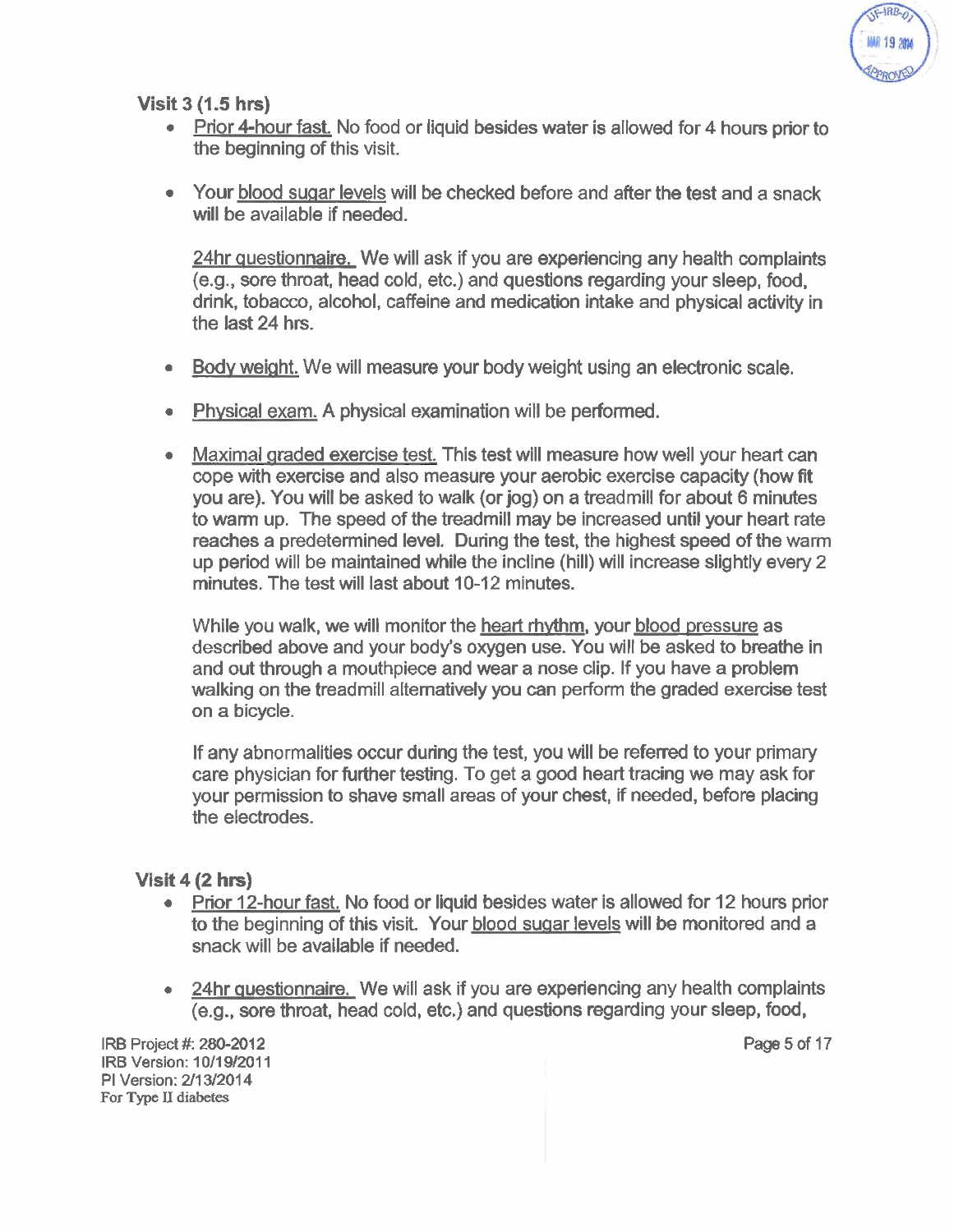

drink, tobacco, alcohol, caffeine and medication intake and physical activity in the last 24 hrs.

- Body weight. We will measure your body weight using an electronic scale.
- Heart rhythm and blood pressure. We will place small electrodes on your chest to get your heart tracing. We will measure your blood pressure with a cuff on your upper arms and at your thigh.
- Blood vessel tests. We will place an ultrasound transducer (hand-held device that uses sound waves) on the surface of your skin over a blood vessel located at your neck (carotid) and another located at your thigh/groin (femoral) to measure their size and blood flow. We will also place a pencil-like piece of equipment on the surface of your skin at different sites (neck, thigh/groin, elbow, wrist, and ankle) to measure the stiffness of your vessels. A tape will be used to measure the distance between sites.
- Echocardiography. We will place an ultrasound transducer on your chest while you lie still on your side to take pictures of your heart as your heart beats. These pictures will be used to measure your heart function.
- Heart rhythm during controlled breathing. Using small electrodes placed on the surface of your skin, we will record your heart rhythm while you are prompted to breathe in and out at regular and controlled intervals over a **5**  minute period.

#### **Visit 5 (1 hr)**

- Prior 12-hour fast. No food or liquid besides water is allowed for 12 hours prior to the beginning of this visit. Your blood suaar levels will be monitored and a snack will be available if needed.
- 24hr questionnaire. We will ask if you are experiencing any health complaints (e.g., sore throat, head cold, etc.) and questions regarding your sleep, food, drink, tobacco, alcohol, caffeine and medication intake and physical activity in the last 24 hrs.
- Body weight. We will measure your body weight using an electronic scale.
- Heart rhythm and blood pressure. We will place small electrodes on your chest to get your heart tracing. We will measure your blood pressure with a cuff on your upper arms and at your thigh.

IRB Project #: **280-2012**  IRB Version: **10/19/2011**  PI Version: **2/13/2014 For Type I1 diabetes** 

Page 6 of 17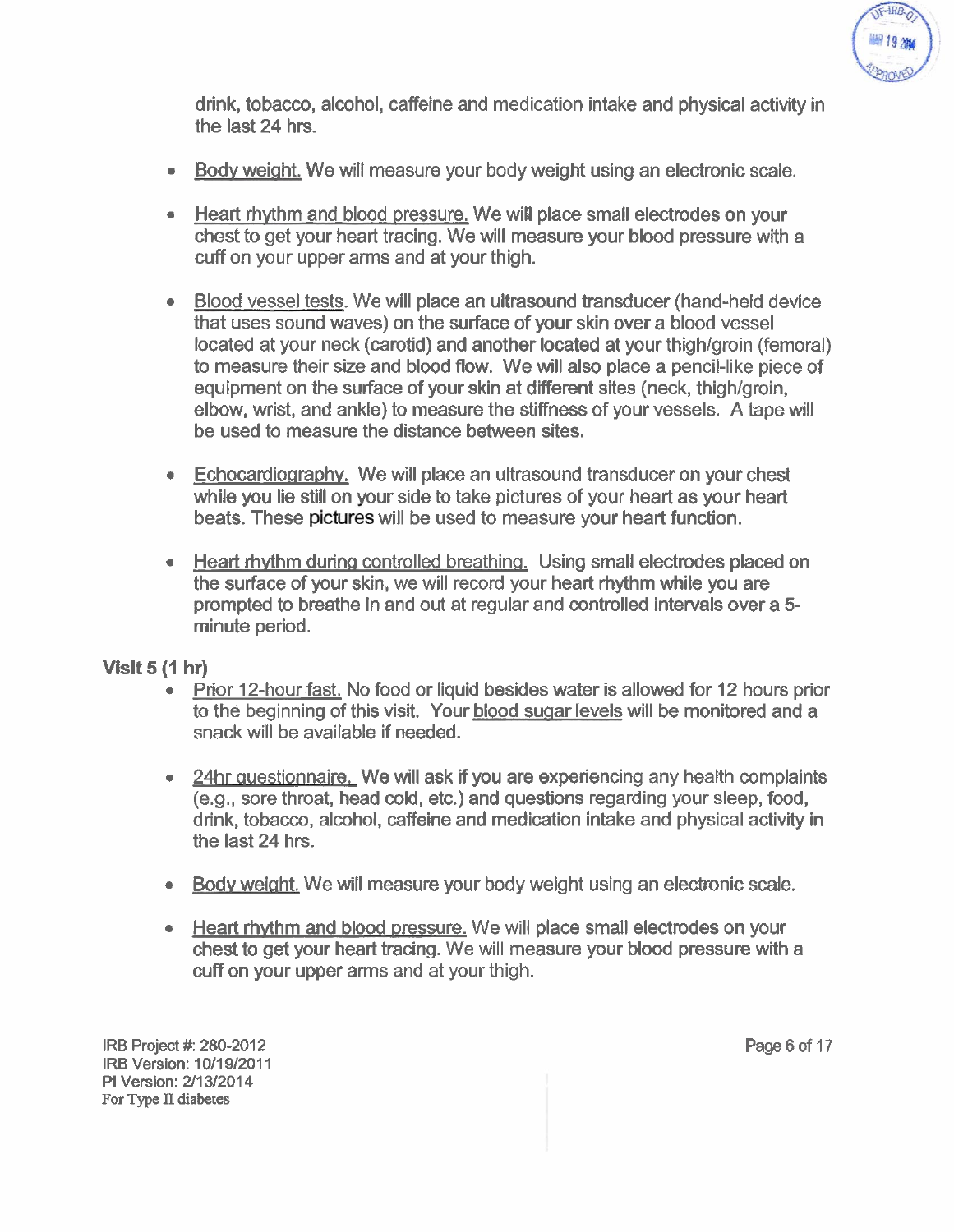

- Blood collection. A small plastic catheter will be placed in a vein in your arm to draw blood (about 12 Tbsp). The blood will be used to measure factors related to blood vessel health.
- Blood vessel test. We will place an ultrasound transducer (hand-held device that uses sound waves) on the surface of your skin, a few inches higher than your right elbow to obtain pictures of your brachial artery. A small size blood pressure cuff will be inflated on your forearm for 5 minutes. The size of your artery and blood flow to your forearm will be measured before and after deflating the cuff.

It is important to repeat this test on visit 8 over the same location on your arm. For this reason, we will ask your permission to take a photograph of the position of the equipment on your arm. The photograph will be kept in a locked cabinet, in a folder or on a password protected computer. The photograph will not be shown to any individual outside our research team and will be destroyed at the end of your participation. You have the right to refuse to have your photograph taken.

Upon completion of visit 5, if you are assigned to the nonexercise control group you will continue your normal lifestyle for about 9 to 11 weeks and return for testing for visits 6 through 9. However, if you have been assigned to one of the exercise training groups, you will begin the preconditioning period, followed by 8 weeks of exercise training and then return for visits 6 through 9. Exercise training will continue until all visits are completed.

During one of the pre-conditioning exercise sessions you will be asked to wear a nose clip and breathe through a mouthpiece to measure your body's oxygen use.

Visit 6 (0.5 hr)

- Prior 4-hour fast. No food or liquid besides water is allowed for 4 hours prior to the beginning of this visit.
- 24hr questionnaire. We will ask if you are experiencing any health complaints (e.g., sore throat, head cold, etc.) and questions regarding your sleep, food, drink, tobacco, alcohol, caffeine and medication intake and physical activity in the last 24 hrs.
- Urine pregnancy test

**IRB Project #: 280-2012** IRB Version: 10/19/2011 PI Version: 2/13/2014 **For Type I1 diabetes**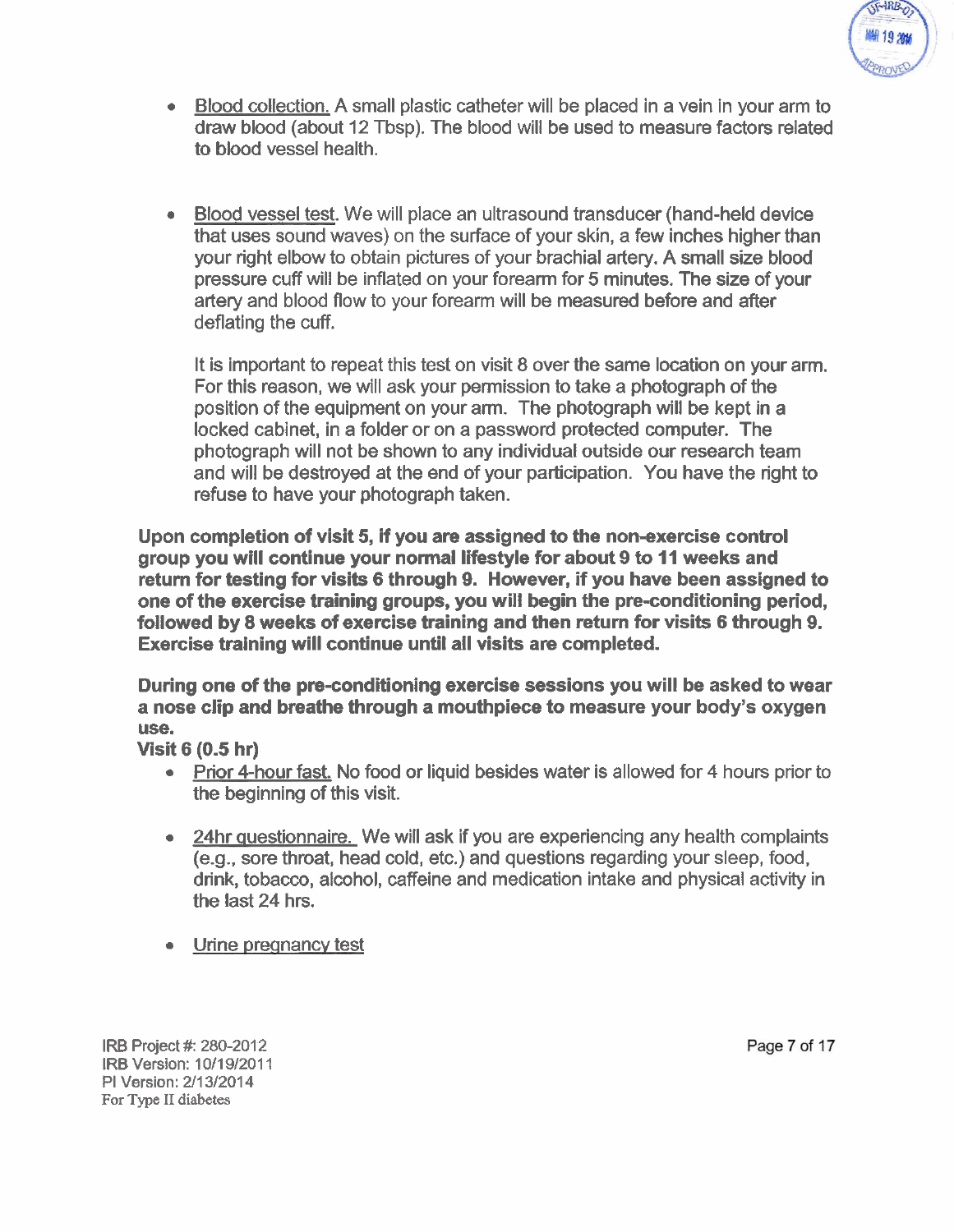

- Weight, circumferences, and body composition. We will repeat measures of your body weight, waist and hip circumferences and body composition as described under visit 2
- Habitual physical activity. We will ask you questions regarding the type of physical activity you usually do, how hard, how often and for how long you do it. We will also ask you to wear an activity monitor around your hip for 4 days.
- Food diary. To determine the make-up of your diet and the number of calories you eat, you will be asked to keep a food diary for 4 days.

#### **Visit 7 (1 hr)**

During this visit we will repeat all of the procedures performed during visit 3 except for the physical exam.

**Visit 8 (2 hr)**  During this visit we will repeat all of the procedures performed during visit 4.

**Visit 9 (1 hrs)** 

During this visit we will repeat all of the procedures performed during visit 5.

# **If you have any questions now or at any time during the study, please contact**  If you ha<mark>ve any questions now or at any time during the stu<br>Dr. Demetra Christou list<mark>ed in question</mark> 3 of this form.</mark>

#### **8. How long will you be in this research study?**

Your total participation will be completed over about 3-4 months depending on scheduling availability. Visits 1 through 9 will require a total of  $~11$  hours (0.5 to 2 hourslvisit; see details in question 7). If you are assigned to the exercise intervention group, you will be asked to visit our laboratory for an additional 32 to 40 training sessions lasting for about 1 hour each. The total number of sessions completed will depend on your initial ffiness level and scheduling of the post-testing visits.

### **9. How** many **people are expected to take part in this research study?**

A total of 246 adults are expected to take part in this study.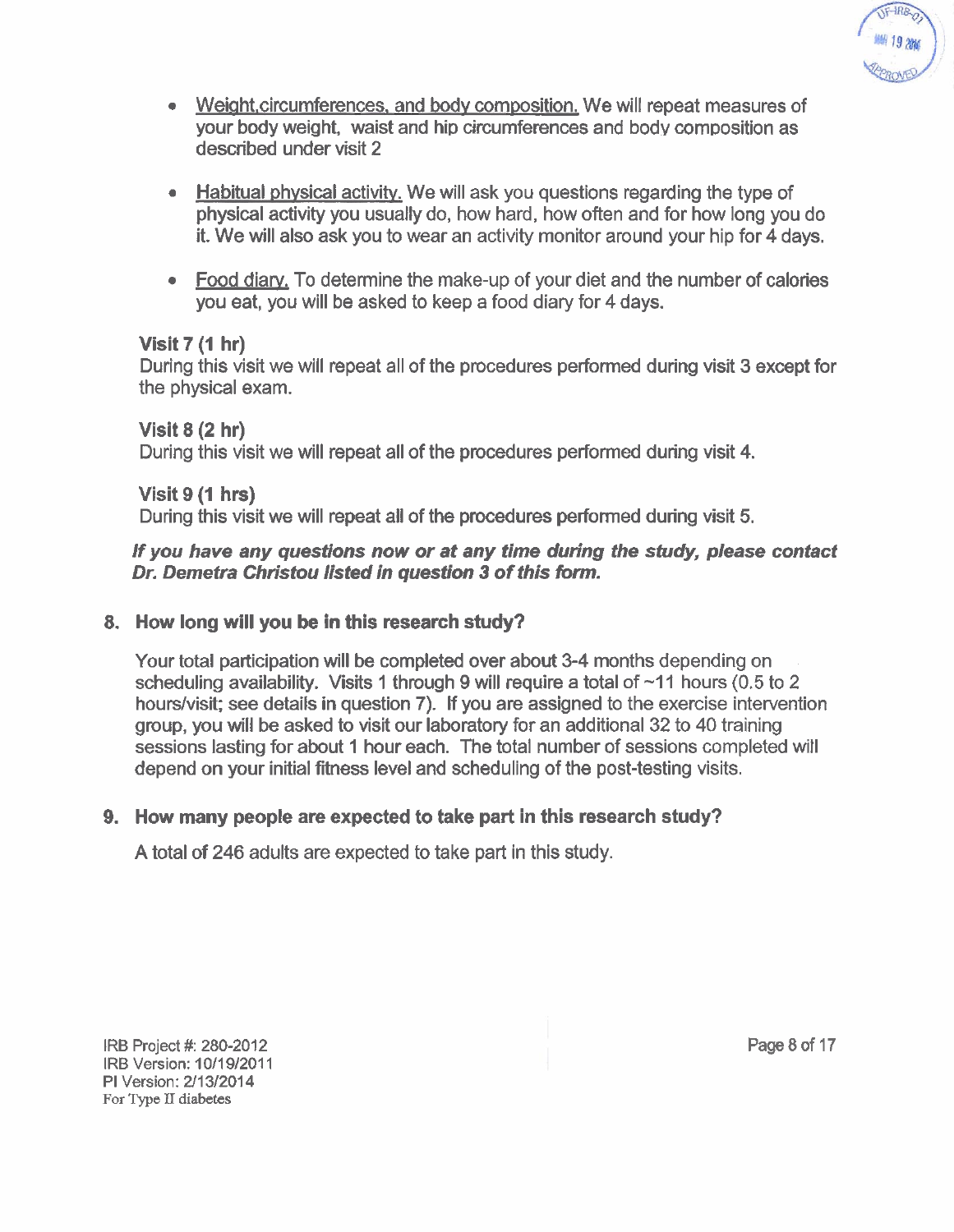

# **WHAT ARE THE RISKS AND BENEFITS OF THIS STUDY AND WHAT ARE YOUR OPTIONS?**

#### 10. What are the possible discomforts and risks from taking part in this research study?

Maximal graded exercise test: Fewer than 1 in 100 people have an irregular heart beat during testing, about 4 in 10,000 people have chest pain or a heart attack, and 1 in 10,000 people die. In addition, the treadmill test can cause fatigue, dry mouth and jaw discomfort associated with the mouthpiece used to collect the air you breathe out.

Exercise trainina: In general, when you begin a new exercise program there is a risk that exercise may cause you to feel tired or may lead to muscle and joint soreness, or injury. As your fitness level increases and you become accustomed to the exercise, your energy levels should increase and you should not experience muscle soreness.

In individuals with diabetes, exercise is also related to the following risks:

-a drop in blood sugar levels, even several hours after exercise.

- or an increase in blood sugar levels associated with not having enough water and/or sweating a lot.

- skin blisters and open sores.

- small risk of abnormal heart rhythm, heart attack, stroke and potentially death.

Overall, the widely accepted benefits of exercising for individuals with type 2 diabetes should outweigh the risks. Risks will be minimized by having you complefe health screening and pre-conditioning prior to the 8-week exercise training program. In addition, the exercise sessions will be supervised by an Exercise Physiologist. We will follow the exercise training guidelines published by the American College of Sports Medicine, the American Diabetes Association and the American Heart Association. Your blood sugar levels will be monitored and appropriate snacks (e.g., hard candy, energy drinks) will be provided as needed. Your feet will be checked before and after each exercise session for skin blisters or open sores.

Intravenous catheter and blood draw: The risks of drawing blood from a vein include discomfort at the site of puncture; possible bruising and swelling around the puncture site; rarely an infection; and, uncommonly, faintness from the procedure. The total amount of blood collected over the entire study  $(\sim 3$  months) is about 24 Tbsp. A snack will be provided after each the two blood draw visits.

Bodv composition scan: This research study involves exposure to radiation from Xrays. A Florida Department of Health licensed Basic X-Ray Machine Operatorwill

IRB **Project** #: 280-2012 IRB **Version:** 10/19/2011 PI **Version:** 211 31201 **4 For Type I1 diabetes** 

**Page** 9 **of** 17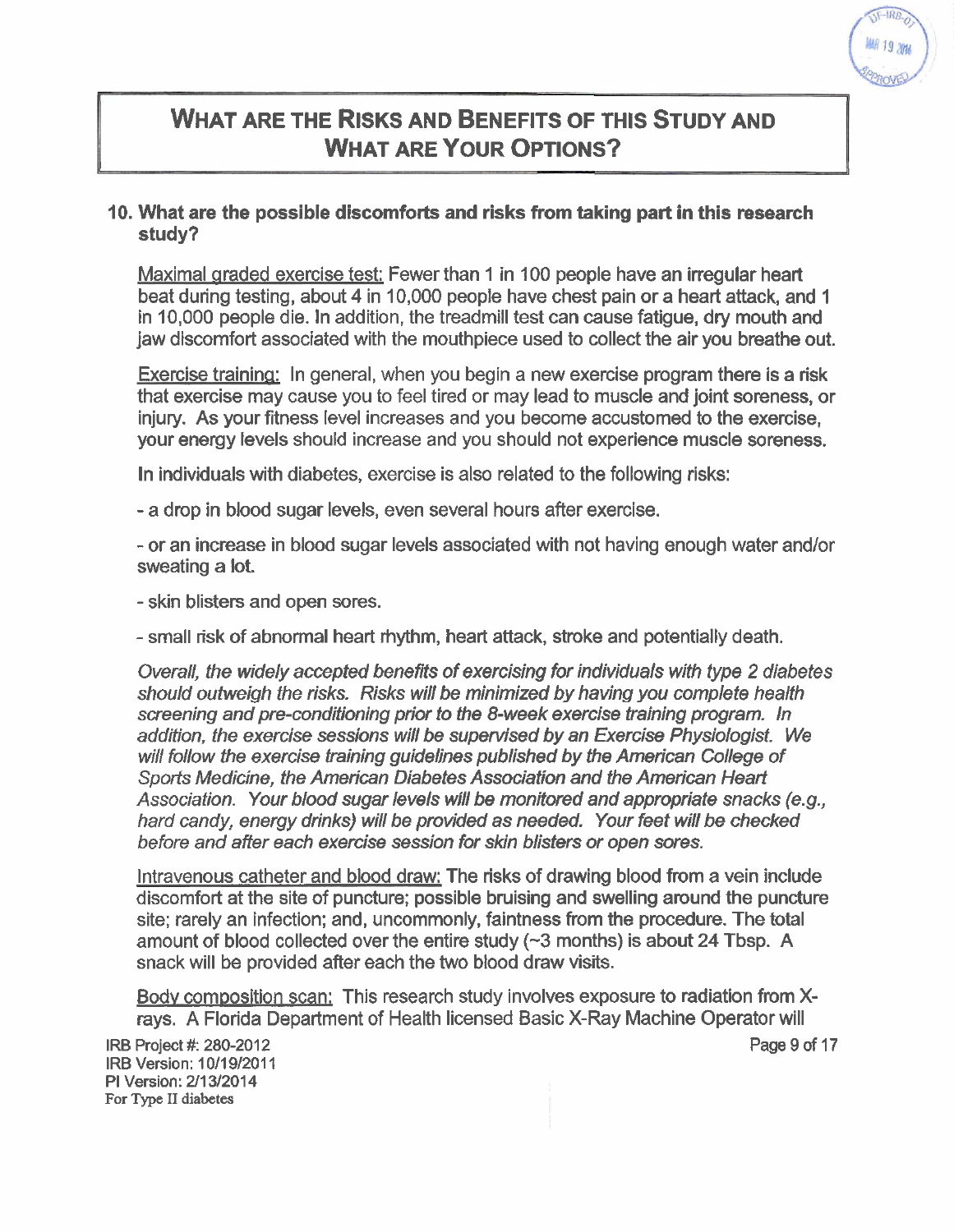

perform a dual-energy x-ray absorptiometry (DXA) scan. The radiation exposure from this procedure is typically an effective radiation dose eauivalent **(HE)** of about 2.5 uSv. This is comparable to the amount of natural background radiation exposure people receive over about one day in the United States. The risk from this amount of radiation exposure is too small to be measured directly and is considered to be low when compared with other everyday risks.

Because radiation exposure might affect an unborn baby, a body composition scan will not be given to any patients who are pregnant. All women of childbearing potential must take a pregnancy test prior to completing a scan. The results of the pregnancy test will be made available to you. The use of oral contraceptives is not allowed in this study because of their potential effects on blood vessel function. You must notify Dr. Demetra Christou if you become pregnant during the course of the study.

Blood vessel tests: Inflating the blood pressure cuff on your forearm during this procedure may cause a mild to moderate intensity "pins and needles or numbing" sensation in your forearm and hand that goes away as soon as the cuff is deflated.

Researchers will take appropriate steps to protect any information they collect about you. However, there is a slight risk that information about you could be revealed inappropriately or accidentally. Depending on the nature of the information, such a release could upset or embarrass you, or possibly affect your insurability or employability. Questions 17-21 in this form discuss what information about you will be collected, used, protected, and shared.

This study may include risks that are unknown at this time.

Participation in more than one research study or project may further increase the risks to you. If you are already enrolled in another research study, please inform one of the research team members listed in question 3 of this form or the person reviewing this consent with you before enrolling in this or any other research study or project.

Throughout the study, the researchers will notify you of new information that may become available and might affect your decision to remain in the study.

If you wish to discuss the information above or any discomforts you may experience, please ask questions now or call Dr. Demetra Christou listed in question 3 in this form.

#### 11a. What are the potential benefits to you for taking part in this research study?

You may or may not benefit from participating in this research study. Possible benefits include receiving information regarding your health at no cost. This includes general blood tests, blood pressure, body fat content, bone density, heart health, aerobic fitness and dietary analysis.

**IRB Project #: 280-2012 Page 10 of 17 IRB Version: 10/19/2011 PI Version: 2/13/2014 For Type I1 diabetes**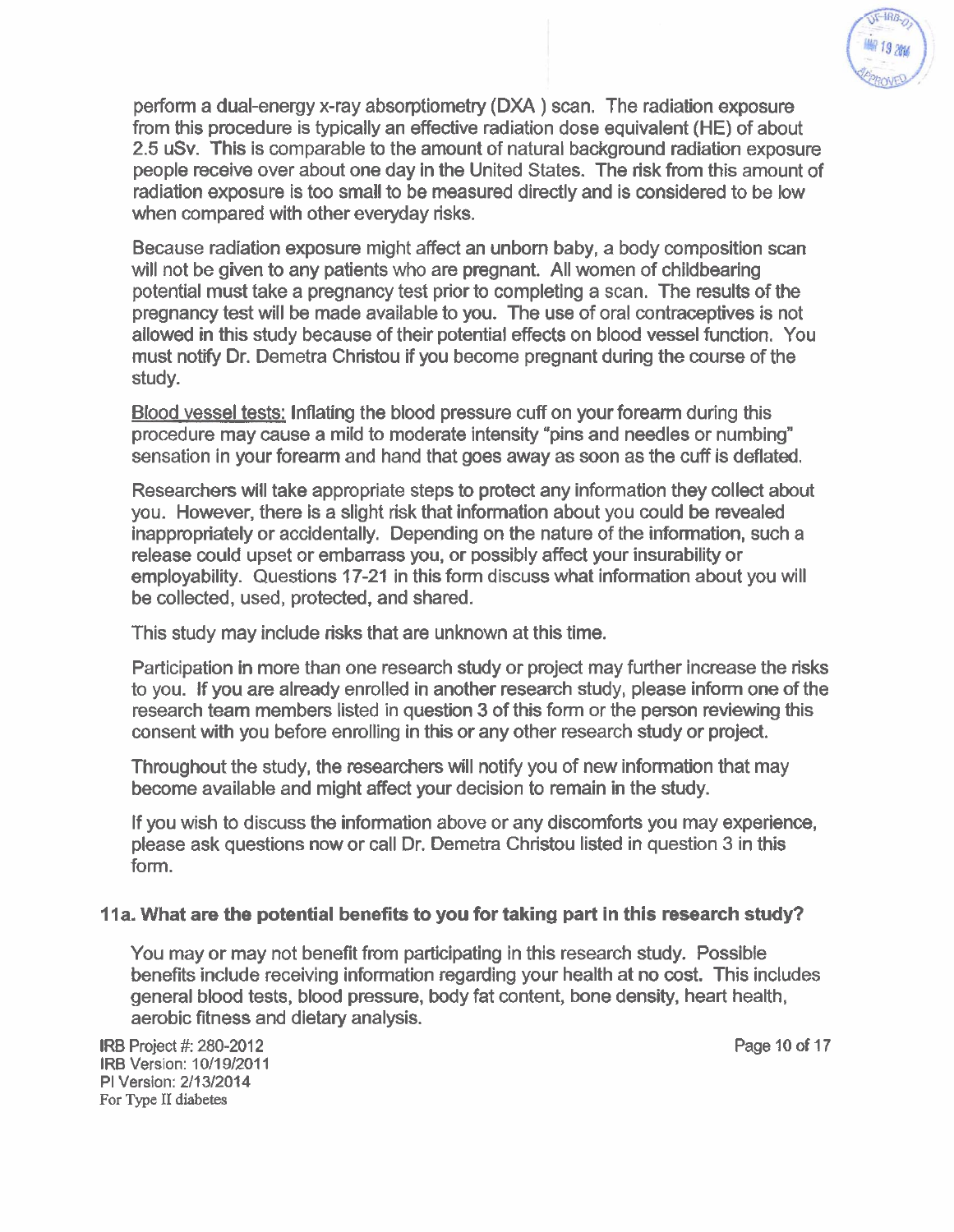

If you are assigned to one of the exercise training groups, you may receive direct health benefits by the end of the study. Exercise training has been shown to lead to the following health beneffis, but individual responses may vary: better blood sugar control, lower risk for heart disease (lower lipids and blood pressure, healthier blood vessels), lower body fat, better fitness level, reduced stress, reduced depression and improved self-esteem.

If you are assigned to the non-exercise control group, at the completion of your study participation you will receive a step counter and information to help you start a homebased exercise training (walking) program should you choose to do so. -

#### **11b. How could others possibly benefit from this study?**

Information collected from your participation will help expand medical knowledge and may benefit future patients with type 2 diabetes.

#### 11c. How could the researchers benefit from this study?

In general, presenting research results helps the career of a scientist. Therefore, the Principal Investigator listed in question 3 of this form may benefit if the results of this study are presented at scientific meetings or in scientific journals.

#### 12. What other choices do you have if you do not want to be in this study?

The option to taking part in this study is doing nothing. If you do not want to take part in this study, tell the Principal Investigator (Dr. Demetra Christou) and do not sign the Informed Consent Form.

For University of Florida students: The investigators associated with this project may or may not teach in your college or be associated with courses for which you are enrolled or might be expected to register in the future. Your participation in this study is voluntary and any decision to take part or not to participate will in no way affect your grade or class standing. If you believe that your participation in this study or your decision to withdraw from or to not participate in this study has improperly affected your grade(s), you should discuss this with the dean of your college or you may contact the IRB office.

#### 13a. Can you withdraw from this study?

You are free to withdraw your consent and to stop participating in this study at any time. If you do withdraw your consent, you will not be penalized in any way and you will not lose any benefits to which you are entitled.

**IRB Project** #: 280-2012 **Page** 11 **of** 17 **IRB Version:** 10/19/2011 **PI Version:** 2/13/2014 **For Type n diabetes**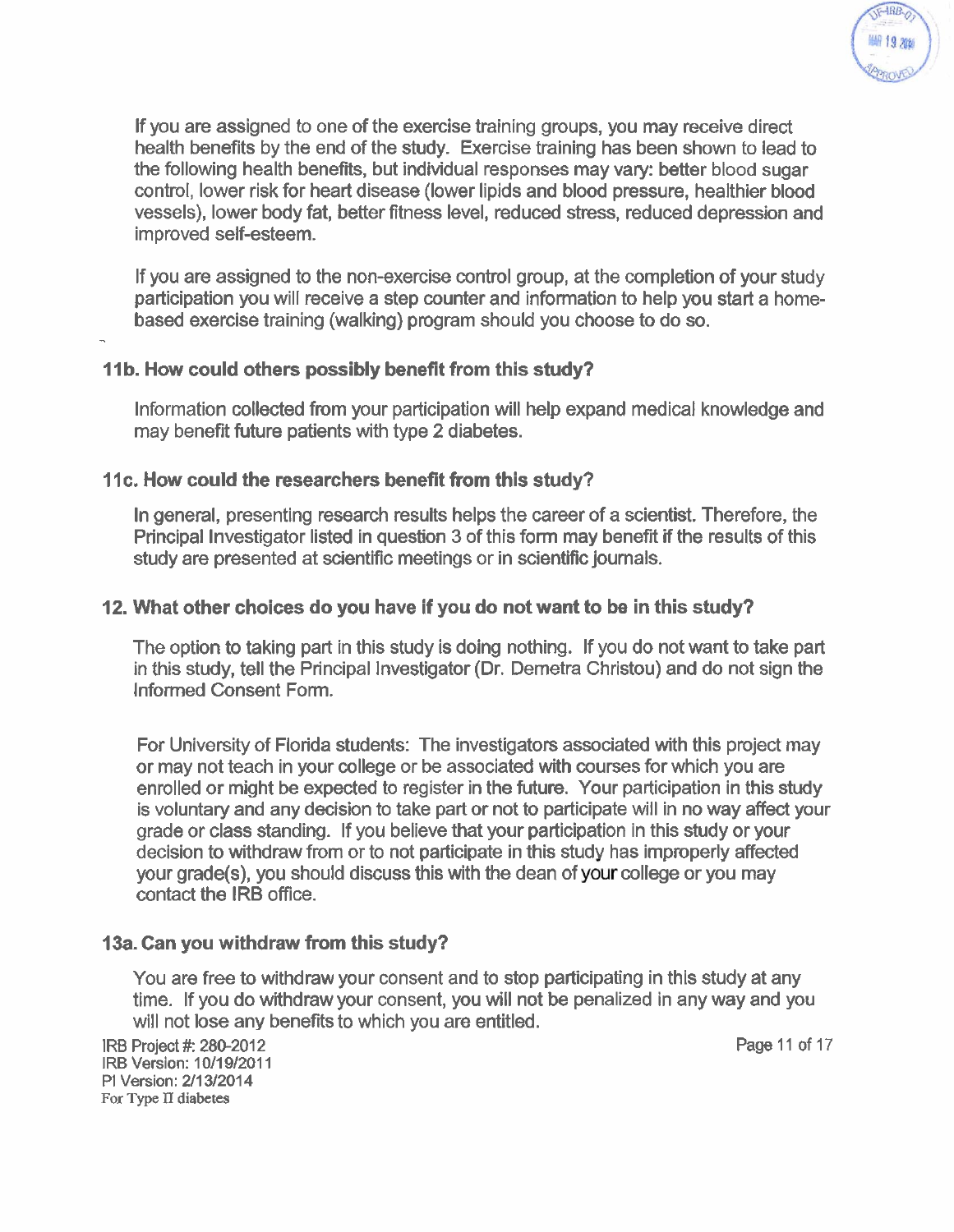

If you decide to withdraw your consent to participate in this study for any reason, please contact Dr. Demetra Christou listed in question 3 of this form. She will tell you how to stop your participation safely.

If you have any questions regarding your rights as a research subject, please call the Institutional Review Board (IRB) office at (352) 273-9600.

#### 13b. If you withdraw, can information about you still be used andlor collected?

Information collected prior to your withdrawal from the study may continue to be used if the researchers have relied on it to complete the research.

#### 13c. Can the Principal Investigator withdraw you from this study?

You may be withdrawn from the study without your consent if you do not follow the instructions given to you by the investigator or fail to meet pre-conditioning criterion within six weeks of training.

# **WHAT ARE THE FINANCIAL ISSUES IF YOU PARTICIPATE?**

#### 14. If you choose to take part in this research study, will it cost you anything?

The Sponsor will pay for all procedures required as part of your participation in this study. There will be no cost to you. If you receive a bill related to this study, please contact Dr. Demetra Christou at (352)294-1715.

All other medical services provided to you that are not directly related to the study will be billed to you or your insurance company. You will be responsible for paying any deductible, co-insurance, and/or co-payments for these services, and any noncovered or out-of-network services.

#### 15. Will you be paid for taking part in this study?

No, you will not be paid for participating in this study.

#### 16. What if you are injured because of the study?

If you are injured as a direct result of your participation in this study, only the professional services that you receive from any University of Florida Health Science Center healthcare provider will be provided without charge. These healthcare providers include physicians, physician assistants, nurse practitioners, dentists or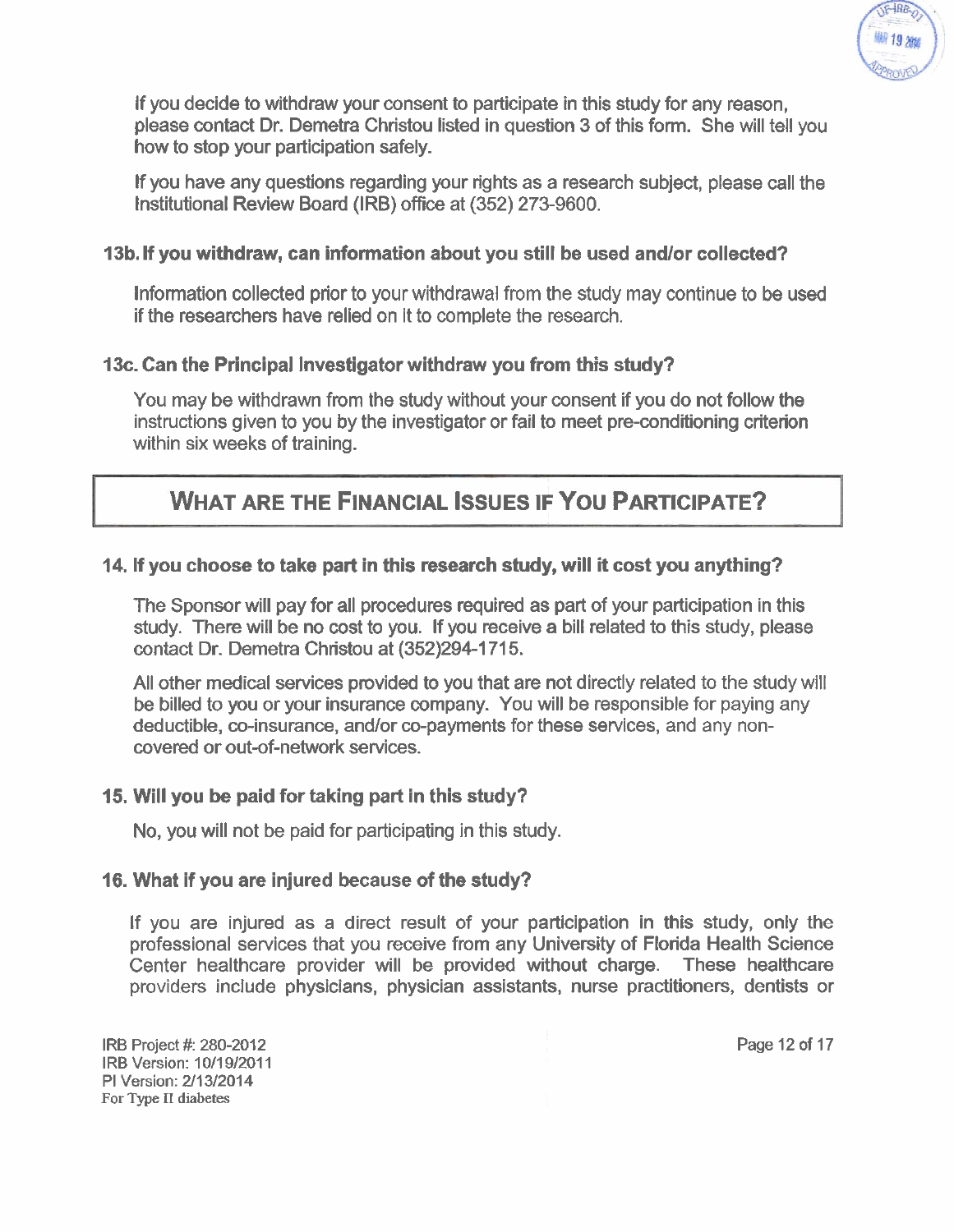

psychologists. Any other expenses, including Shands hospital expenses, will be billed to you or your insurance provider.

You will be responsible for any deductible, co-insurance, or co-payments. Some insurance companies may not cover costs associated with research studies or research-related injuries. Please contact your insurance company for additional information.

The Principal lnvestigator will determine whether your injury is related to your participation in this study.

No additional compensation is offered. The Principal lnvestigator and others involved in this study may be University of Florida employees. As employees of the University, they are protected under state law, which limits financial recovery for negligence.

Please contact Dr. Demetra Christou at **(720)273-1553** if you experience an injury or have questions about any discomforts that you experience while participating in this study.

#### 17. How will your health information be collected, used and shared?

If you agree to participate in this study, the Principal lnvestigator will create, collect, and use private information about you and your health. This information is called protected health information or PHI. In order to do this, the Principal lnvestigator needs your authorization The following section describes what PHI will be collected, used and shared, how it will be collected, used, and shared, who will collect, use or share it, who will have access to it, how it will be secured, and what your rights are to revoke this authorization.

Your protected health information may be collected, used, and shared with others to determine if you can participate in the study, and then as part of your participation in the study. This information can be gathered from you or your past, current or future health records, from procedures such as physical examinations, x-rays, blood or urine tests or from other procedures or tests. This information will be created by receiving study treatments or participating in study procedures, or from your study visits and telephone calls. More specifically, the following information may be collected, used, and shared with others:

- Complete past medical history to determine eligibility criteria
- Records of physical exam
- Blood pressure at rest and during maximal graded exercise test

**IRB Project #: 280-2012 IRE Version:** 10/19/2011 **PI Version:** 2/13/2014 **For Type I1 diabetes** 

**Page** 13 **of** 17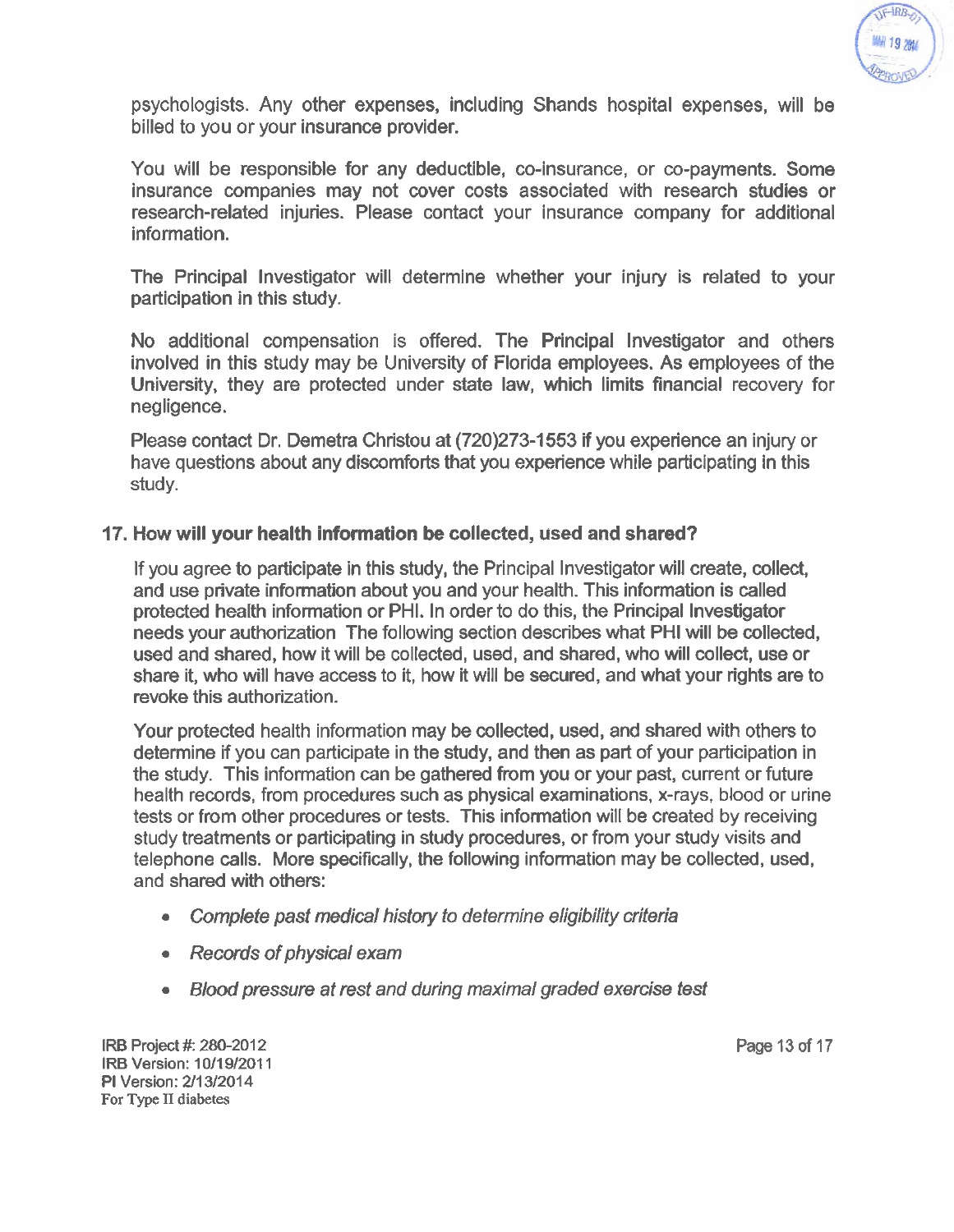

- Heart tracing at rest and during maximal graded exercise test and exercise training
- Maximal graded exercise test results
- Height, weight, circumferences, and body composition results
- Physical activity information
- Food diary  $\bullet$
- **Blood tests related to blood vessel health**

Blood vessel tests

**Echocardiography**  $\bullet$ 

This information will be stored in locked filing cabinets or on computer servers with secure passwords, or encrypted electronic storage devices.

Some of the information collected could be included in a "limited data set" to be used for other research purposes. If so, the limited data set will only include information that does not directlv identifv vou. For example. the limited data set cannot include your name, address, telephone number, social security number, photographs, or other codes that link you to the information in the limited data set. If limited data sets are created and used, agreements between the parties creating and receiving the limited data set are required in order to protect your identity and confidentiality and privacy.

#### 18. For what study-related purposes will your protected health information be collected, used, and shared with others?

Your PHI may be collected, used, and shared with others to make sure you can participate in the research, through your participation in the research, and to evaluate the results of the research study. More specifically, your PHI may be collected, used, and shared with others for the following study-related purpose(s):

To determine the effect of exercise training on blood vessel health in type 2 diabetes.

Once this information is collected, it becomes part of the research record for this study.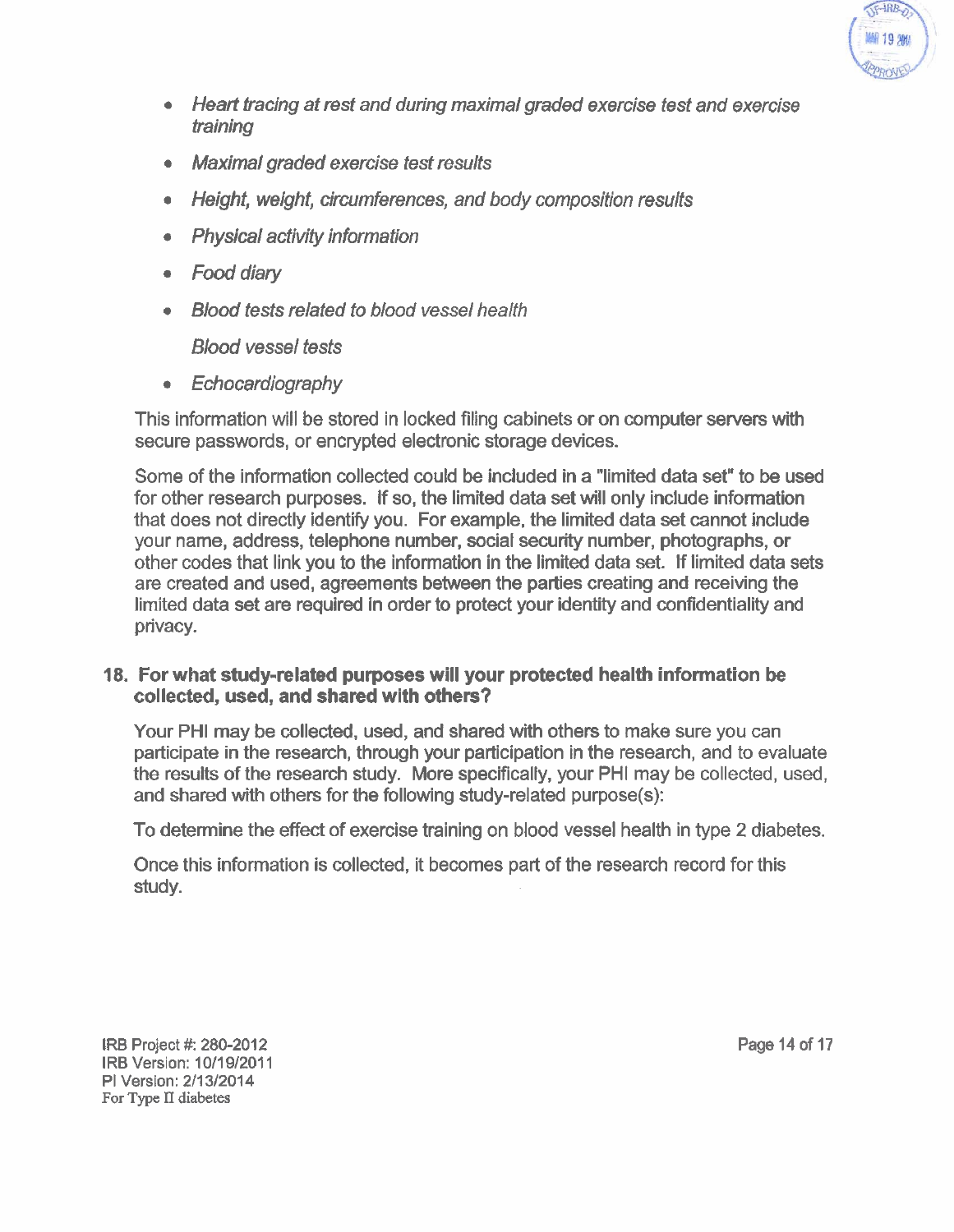

#### 19. Who will be allowed to collect, use, and share your protected health information?

Only certain people have the legal right to collect, use and share your research records, and they will protect the privacy and security of these records to the extent the law allows. These people include:

- the study Principal Investigator (listed in question 3 of this form) and research staff associated with this project.
- other professionals at the University of Florida or Shands Hospital that provide study-related treatment or procedures.
- the University of Florida Institutional Review Board (IRB; an IRB is a group of people who are responsible for looking after the rights and welfare of people taking part in research).

#### 20. Once collected or used, who may your protected health information be shared with?

Your PHI may be shared with:

- the study sponsor (listed in Question 4 of this form).
- United States and foreign governmental agencies who are responsible for overseeing research, such as the Food and Drug Administration, the Department of Health and Human Services, and the Office of Human Research Protections .
- Government agencies who are responsible for overseeing public health concerns such as the Centers for Disease Control and federal. state and local health departments.

Otherwise, your research records will not be released without your permission unless required by law or a court order. It is possible that once this information is shared with authorized persons, it could be shared by the persons or agencies who receive it and it would no longer be protected by the federal medical privacy law.

#### 21. If you agree to take part in this research study, how long will your protected health information be used and shared with others?

Your PHI will be collected until the end of the study. This information will be used and disclosed for ever since it will be stored an indefinite period of time in a secure database. If you withdraw your permission for the use and sharing of your PHI, then your information will be removed from the database.

You are not required to sign this consent and authorization or allow researchers to collect, use and share your PHI. Your refusal to sign will not affect your treatment, payment, enrollment, or eligibility for any benefits outside this research study.

**IRB Project #: 280-2012 IRB Version: 10/19/2011 PI Version: 2/13/2014 For Type 11 diabetes** 

**Page 15 of 17**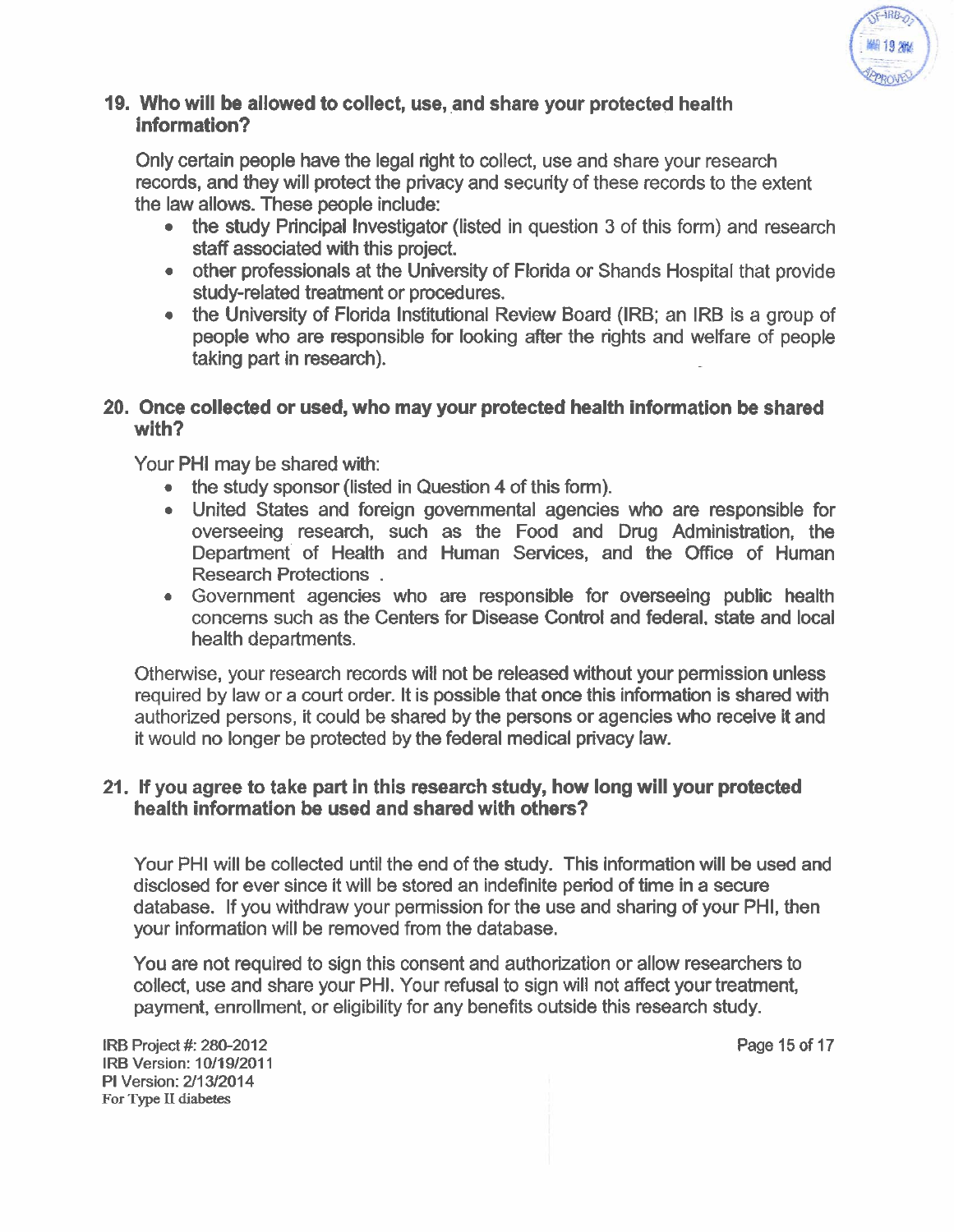

However, you cannot participate in this research unless you allow the collection, use and sharing of your protected health information by signing this consent and authorization.

You have the right to review and copy your protected health information. However, we can make this available only after the study is finished.

You can revoke your authorization at any time before, during, or after your participation in this study. If you revoke it, no new information will be collected about you. However, information that was already collected may still be used and shared with others if the researchers have relied on it to complete the research. You can revoke your authorization by giving a written request with your signature on it to the Principal Investigator.